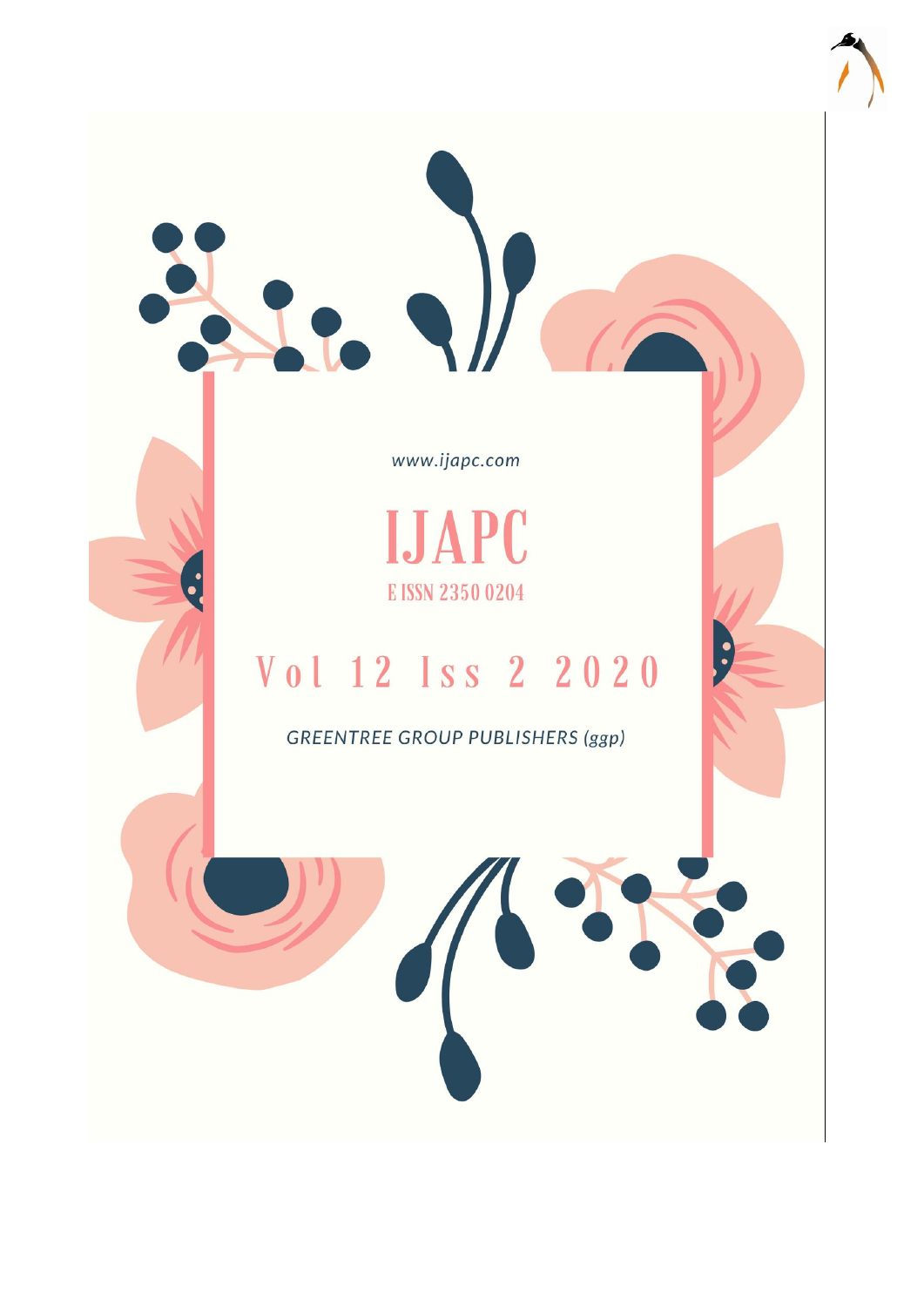

# **Int J Ayu Pharm Chem**

REVIEW ARTICLE www.ijapc.com

**e-ISSN 2350-0204**

# **Natural Drugs from Marine Originates: A Review**

More Aishwarya Ajit<sup>1\*</sup> and Thorat Priti<sup>2</sup>

<sup>1</sup>Rasashashtra evum Bhaishajya kalpana Department, SVNHT's Ayurved Mahavadyalaya, Rahuri, MS, India

<sup>2</sup>Prasutitantra Evum Shrirog Department, SVNHT's Ayurved Mahavadyalaya, Rahuri, MS, India

# **ABSTRACT**

Humans are fortunate to have a huge biological diversity on the Earth. The marine environment is an exceptional reservoir of bioactive natural products many of which are not reveal on land surface. As marine originates are adapted for protection, reproduction, communication because of physical and chemical conditions in the marine environment so from the fundamental view of biodiversity, the ocean is for more diverse and really would have been better place to start to evolve a natural pharmacy.

# **KEYWORDS**

*Natural drugs, Marine origine, Ayurveda, Sidha, Unani*



 $\overline{\phantom{a}}$  , and the contribution of the contribution of the contribution of the contribution of the contribution of the contribution of the contribution of the contribution of the contribution of the contribution of the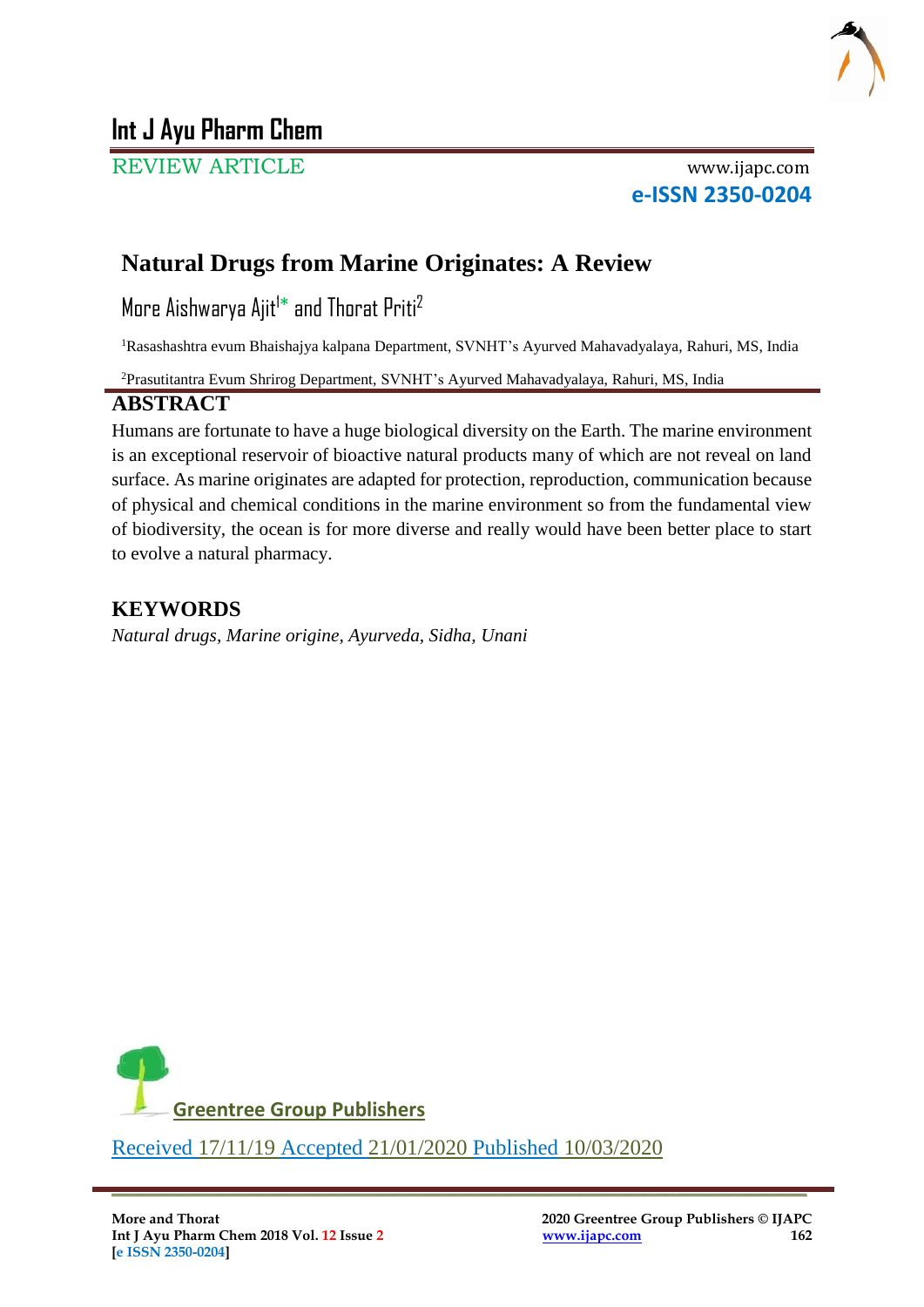

# **INTRODUCTION**

Our Earth is covered with 70% of water.It says that there is a larger world situated in the marine water than as on land

Nowdays a lot of researches are going on Natural drugs $13$  because allopathic drugs have a very bad side effects on human body as well as they are not easily absorbable one<sup>2</sup> . So demand of natural drugs is going up.Herbal drugs are commonly used for treating diseases but now we have to focus on marine originates as they are tremendous in nature and easily available.In this article we want to make a small contribution for assembling use of marine originates as natural drugs AYUSH (Ayurveda,Yoga, Unani, Sidhi, Homeopath- pathies.

# **AIMS AND OBJECTIVES**

To highlight the therapeutic efficacy of marine originates as natural drugs and explore their safety profile.

## *Medicinal Marine Organisms*

## **Coral (Praval)** :-

Coral (Praval) is the calcareous skeleton called spicules that mainly contains calcium carbonate; it has a special affinity for iron as it combines with a calcium organic complex to give colouring pigments<sup>15</sup>.Coral also contains small amount of magnesium, iron and phosphorous.Calcium percentage in

 $\mathcal{L}_\mathcal{L}$  , and the contribution of the contribution of the contribution of the contribution of the contribution of the contribution of the contribution of the contribution of the contribution of the contribution of

Pravala is approximately80-90.Synonyms are Sanskrit- Pravala, Hindi- Muga, English-Coral<sup>16</sup>.

In the Ayurvedic system, the ash form of corals, popularly known as *PravalaBhasma*has been used in treating respiratory tract infections like cough,pulmonary tuberculosis,bronchial asthma, chronic bronchitis, fever, urinary diseases, spermatorrhoea, gleet,gonorrhoea, carbuncle, scrofulous affections. It is also used in headache, giddiness and vertigo. It is used inthe treatment of breast cancer<sup>20</sup>, lungs, stomach and uterus, anaemia, and haemolytic jaundice.Ayurvedic drugs are*Kasturibhairav rasa, Pravalpanchamrit, Chudamani rasa, Unmadbhanjan rasa<sup>18</sup> .*

In Siddha system of medicine, coral is mentioned as *Pavalam*and *Pavalam*based drugs have been used to treat Anorexia, Delirium, Oligospermia, Eye diseases, Rickets, Diabetes mellitus, Skin diseases, Ulcers, Puerperal sepsis<sup>8</sup> and many diseases as used in Ayurveda.

In Unani system of medicine, Root (*BikheMarjan*/*Bussud*) and branch of coral (*Shakh-e-Marjan*) are used separately for different medicinal purposes $^{23}$ . Internally it is astringent in action, styptic,controls Diarrhea,UTI and a general tonic. It is also useful in treating Melancholia,Epilepsy,Insanity, Palpitation,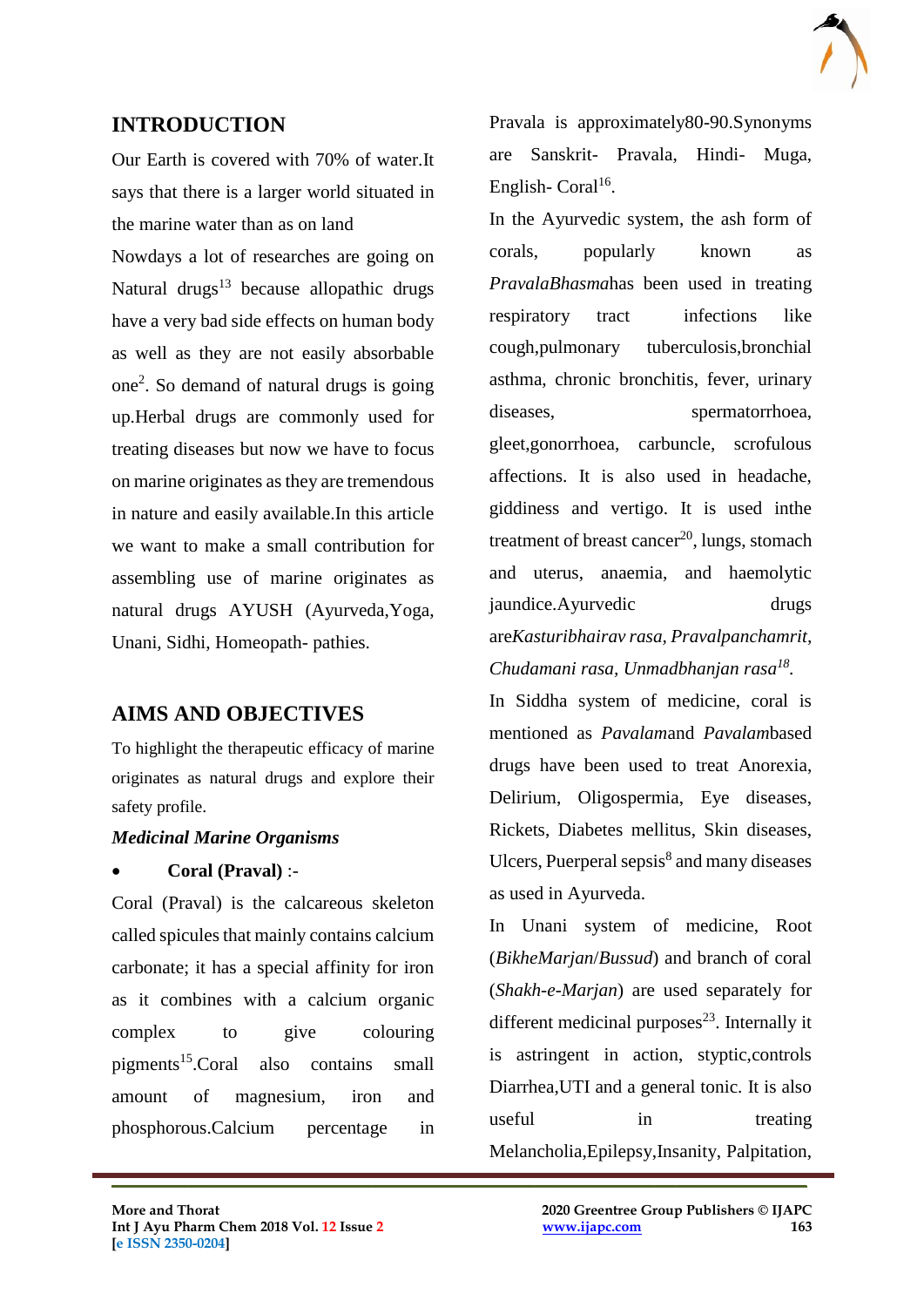

Enlargement of spleen, Gastric disorders, Renal calculi and Piles<sup>25</sup>.

### **Conch(Shankha):-**

It is the largest class of mollusca containing species and includes snails, slugs, limpets, whelks etc. The most characteristic feature is spirally coiled shell enclose visceral mass, found very commonly in Indian Ocean coasts<sup>3</sup>. Conch is the empty shell of *Turbinella rapa* or *Xanchuspyrum*, a marine gastropod.

Synonyms are in *Sanskrit- Sankha, Kambhu, Kamboj, Sankhak,Haripriyo; Hindi- Sankh; English- Conch shell.*

Chemical Constituents of shankha are Carbonate of Calcium, Iron, Magnesium, Sulphate, Phosphate and Chloride.

Conch is known as *Shankha* in Indian medicine and *Shankhabhasma*(Conch shell ash)prepared by incinerating<sup>7</sup>.Conch shell is used in treating Dyspepsia, Digestive impairment, Malabsorption syndrome, Hepatomegaly,asthma, Phthisis ,Tumours and Duodenal ulcer. The flesh of this animal, used as an anodyne, is nutritious and is a cardiac stimulant.*Shankhabhasma*(Conch shell ash) is used for Earache, Ulcers, and Eye troubles and is indicated internally in case of Dyspepsia, Gonorrhoea, Colic, Dysentery, Jaundice, Tympanitis and Flatulence.*Shankhabhasma* is used for treatment of Hyperpyrexia-high fever,Eyesalves and pastes prepared using burnt conch shells are used in Ophthalmic and other Ocular infections. A pill called *Sankhavati* made from conch shell is used in Dyspepsia, Acid urine, Diarrhoea and Chronic dysentery*.*Other Ayuevedic medicines prepared from Shankha areShankhdravak,AgnikumarRas,Bhaskarr asetc

In Siddha medicines, it is used in all kinds of Eye diseases including colour and night Blindness,Itching of eyelids and Chronic conjunctivitis with mucous discharge, especially in children<sup>8</sup>.

## **Cowries (Kapardika):-**

Cowries are small convolute glossy external shells of sea animal called as *Cypraea moneta* linn. Usually after collection from coastal area they are dipped in boiled water and the fleshy portion is taken out and used as a diet. Cowries contain carbonate of calcium, magnesium phosphate, manganese, sodium chloride.Calcium percentage in Kapardika is 91.35.Varieties of cowries are white, red and yellow used in medicine. The ash form of *Cypraea moneta* known as *Kapardikabhasma*.

Synonyms for Kadi has been mentioned are *Hindi- Kadi; Karnataka- Kabadi; Bengali-Kori; Gujrati- Kadi<sup>16</sup> .*

The*Kapardika* is used in Parinamsula (duodenal ulcer), Grahani (colitis),

 $\mathcal{L}_\mathcal{L}$  , and the contribution of the contribution of the contribution of the contribution of the contribution of the contribution of the contribution of the contribution of the contribution of the contribution of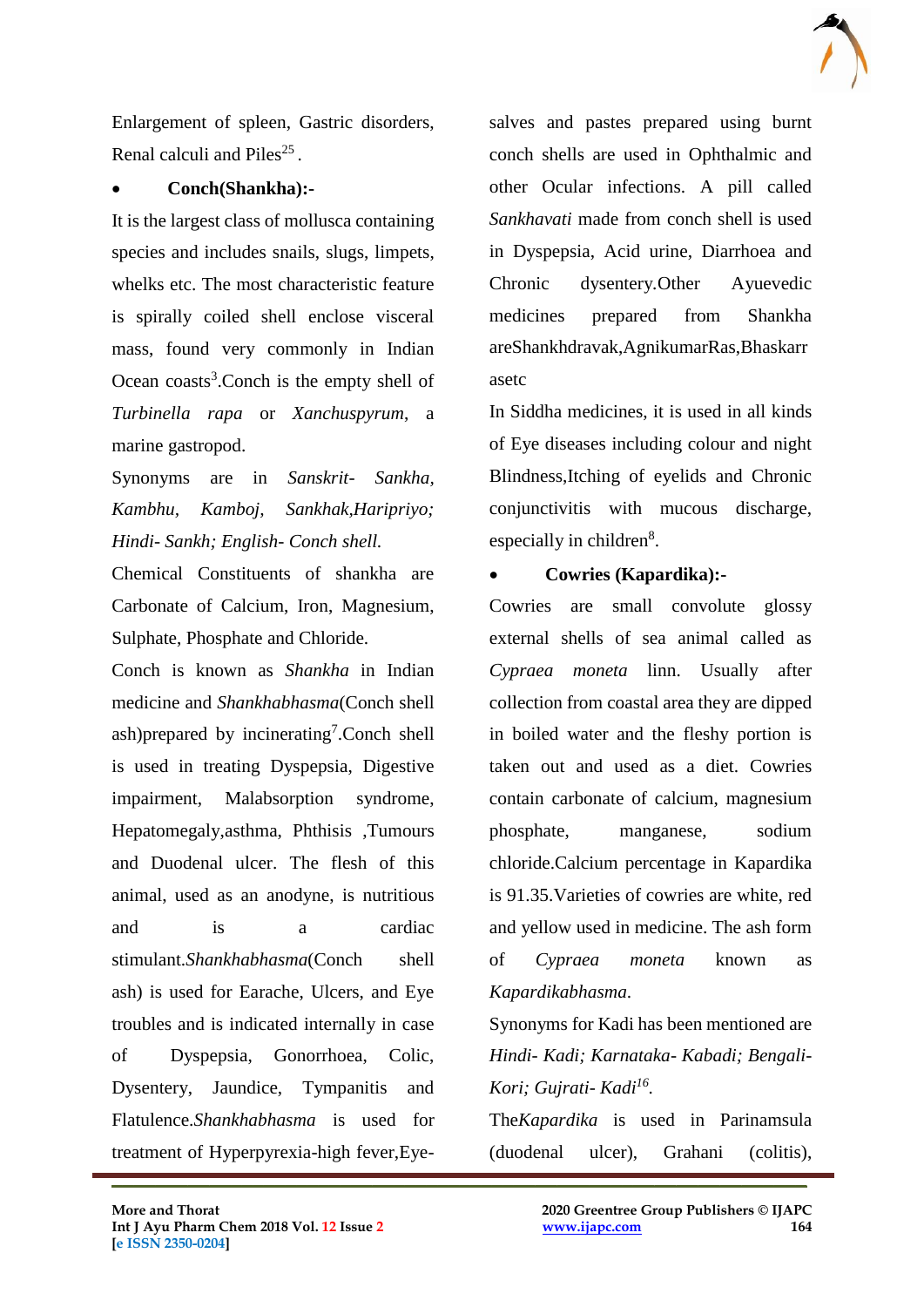

Kshayaroga (tuberculosis), Netraroga (eye disease), Vata-kaphavikar (disease related to vata and kapha). It is used in the treatment of Jaundice, Enlarged Spleen and Liver, Asthma ,Cough. It is externally used as caustic in various forms of ointments<sup>15</sup>.

#### **Pearl (Mukta ):-**

Pearl – 'the queen of the sea' is a hard, rounded object produced by certain molluscasi.ePinctada such as an oysters. The pearl is a valued gemstone and is cultivated or harvested for jwellary<sup>6</sup>.

The principal difference between "natural pearls" and "cultured pearls" is the thickness of the nacre<sup>5</sup>.Calcium percentage in Mukta is calcium 70-80%.

Synonymes areSanskrit- Mouktikam; Hindi- Moti; English- Pearl

Pearls have been used in medicine by the Ayurveda and Unani physicians from ancient times. In general, pearls are considered to possess antacid and tonic properties and are mostly used in the form of pearl ash (*Muktabhasma*), obtained as a result of powdering or calcining the pearls.MauktikBhasma is efficiently used in treating treating

Jaundice,Tuberculosis,UTI,Pthisis,Heartdi seases,Dysphagia,Cough,Asthma,Nervous diseases like chronic Headachae,Epilepsy, Convulsant attacks, Piles, Leucorrhoea and Spermatohhhoea. Some of Ayurvedic drug Vasantakusumakar Rasis a good tonic,

 $\mathcal{L}_\mathcal{L}$  , and the contribution of the contribution of the contribution of the contribution of the contribution of the contribution of the contribution of the contribution of the contribution of the contribution of

stimulant and antacid.

In Siddha medicine,calx/bhasma are used in treating of Urinary diseases and Diabetic neuropathy. In the Unani system of medicine, pearl, known as *Mervareed*, is used in treating Anaemia, Neurosis, Palpitations, Tuberculosis,Heart weakness, Myocardial degenerations, and Habitual abortions<sup>9</sup>.

**Cuttle Fish (Samudraphena):-**

Samudraphena is often found floating on sea-water. It is 1 to 3 inches in width and 5 to 10 inches in length. The skeleton is an oblong, elliptical or oval, flat substance, of whitish colour, very hard and brittle. It can be easily scratched with the nails and is highly pulverisable.

Cuttle fish (Samudraphena) are common on the Indian coasts. It comes under family Cephalopoda and class Mollusca<sup>13</sup>. The description of Samudraphena is available from Samhita period<sup>13</sup>.

Synonyms are*Sanskrit- Samudraphena; Hindi- Samudraphen; English- Cuttle fish.*

Formulation in Ayueveda are SukhavatiVarti, DristipradanaVarti, DantaVarti, LekhanaAnjan, MahanilaGutika<sup>20</sup>.allThese preparations are useful in different diseases of Eye and Dentals.

Calcium percentage in Samudraphena is 80-85.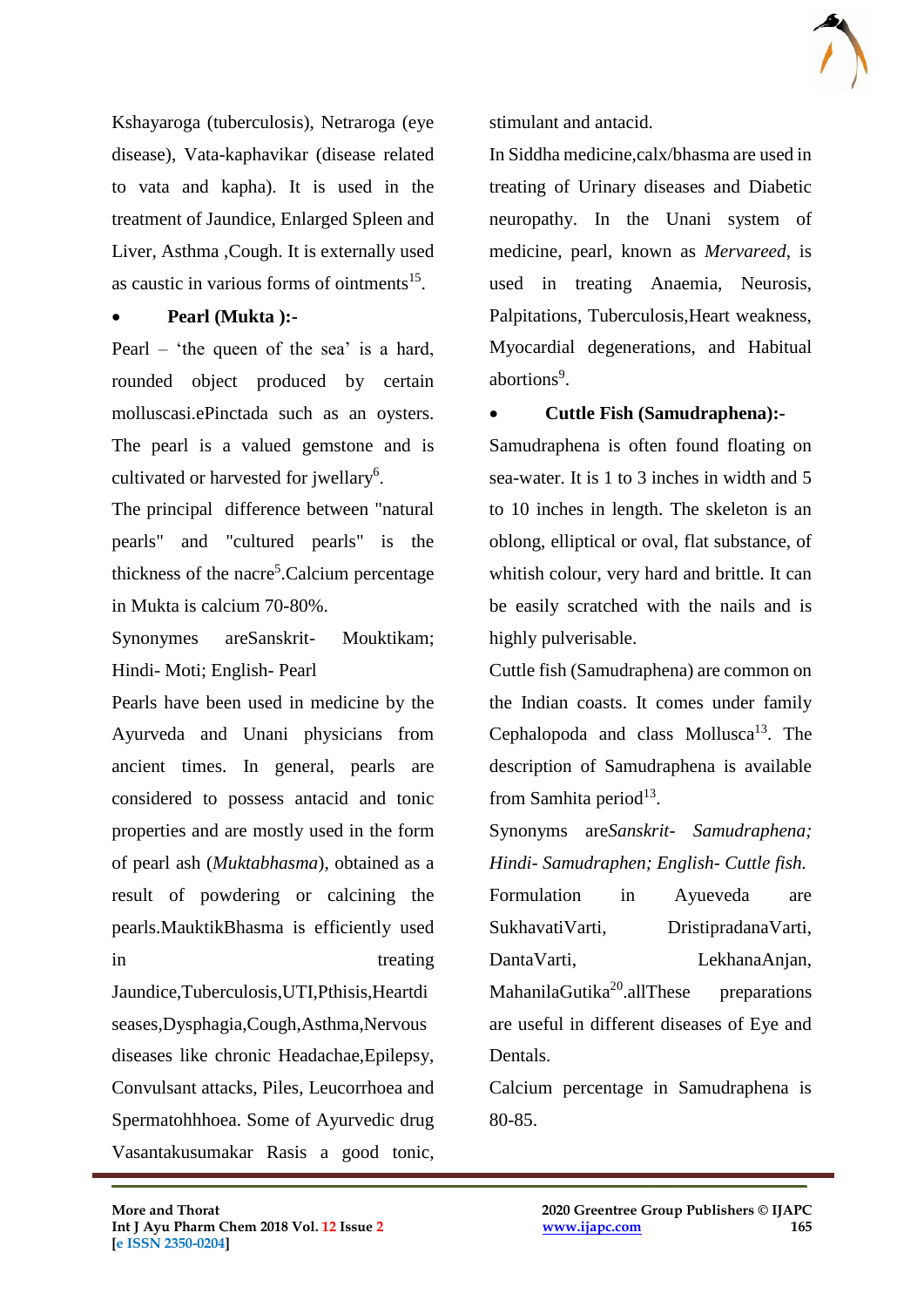

#### **Sea Salt(SamudraLavan):-**

Sea salt, salt obtained by the evaporation of seawater, It is also called bay salt or solar salt $^{11}$ .

Synonyms areSanskrit- Lavana, SamudraLavana, Hindi- Namak, Nun, English- Sea salt,

Sea salt is used as inAntiseptic, Anthelmintic, Galagandanasak (hypothyroidism), Pandu; also used in cooking and cosmetics purposes<sup>10</sup>.

#### **Cephalopods**

The internal shell of *Sepia officinalis*is often found floating in sea water. The shell (cuttle fish bone) is an oblong, elliptical or oval, flat substance of whitish colour, porous and brittle. It is an antacid like chalk, used as astringent and a local sedative. When powdered, it is used as a dusting powder to relieve the ear pain or in otorrhoea and medicated oil prepared by boiling fine scraping of the bone used as drops for same purpose. Its paste made with lime-juice is used in treating itches and other skin diseases $12$ <sup>-</sup>It is also used with rose water to control prickly heat. The powder is an ingredient of various tooth-powders. A thin paste made of cuttle-fish bone and rock salt in rosewater is used to control conjunctivitis. The powder is also given internally to control Sprue and Dysentry.

#### **Fishes**

InAyurveda, different properties have been

described not only to different fishes, but also to same fish living and growing in different waters. Fish from different sources are also recommended to be taken in different seasons. In Ayurveda mentions that a seafish is heavy, unctuous and sweet. The fish and its eggs are sweet and have aphrodisiac properties. It increases stool and semen and is an excellent promoter of strength because the sea fish are mostly carnivorous. Fish liver oil derived from liver of shark, skate and sand fishes are beneficial in debilitating diseases and in malnutrition. *Clarias batrachus*Linn.is used in the treatment of diarrhoea. The flesh of *Saccobranchus fossilis* is a demulcent, a cardiac stimulant, aphrodisiac, galactagogue and also used in treating Jaundice<sup>21</sup>. Oil of *Scomberomoruscommersoni*Lacep. (Seer Fish) is used as a substitute for codliver oil. The flesh of *Trichogasterfasciatus*has astringent and constipating properties.

#### **Turtles**

 $\mathcal{L}_\mathcal{L}$  , and the contribution of the contribution of the contribution of the contribution of the contribution of the contribution of the contribution of the contribution of the contribution of the contribution of

Oil extracted from the turtle, *Cheloniamydas* is nutritious and used as demulcent. The turtle fat is given to control Scrofula, Rickets, Anaemia and Pulmonary infections.Turtles shell is used in Siddha medicines to treat Opacity of cornea, Cataract, Ophthalmic keratitis, Iritis, granular lids, Night blindness and Colour blindness $^{22}$ .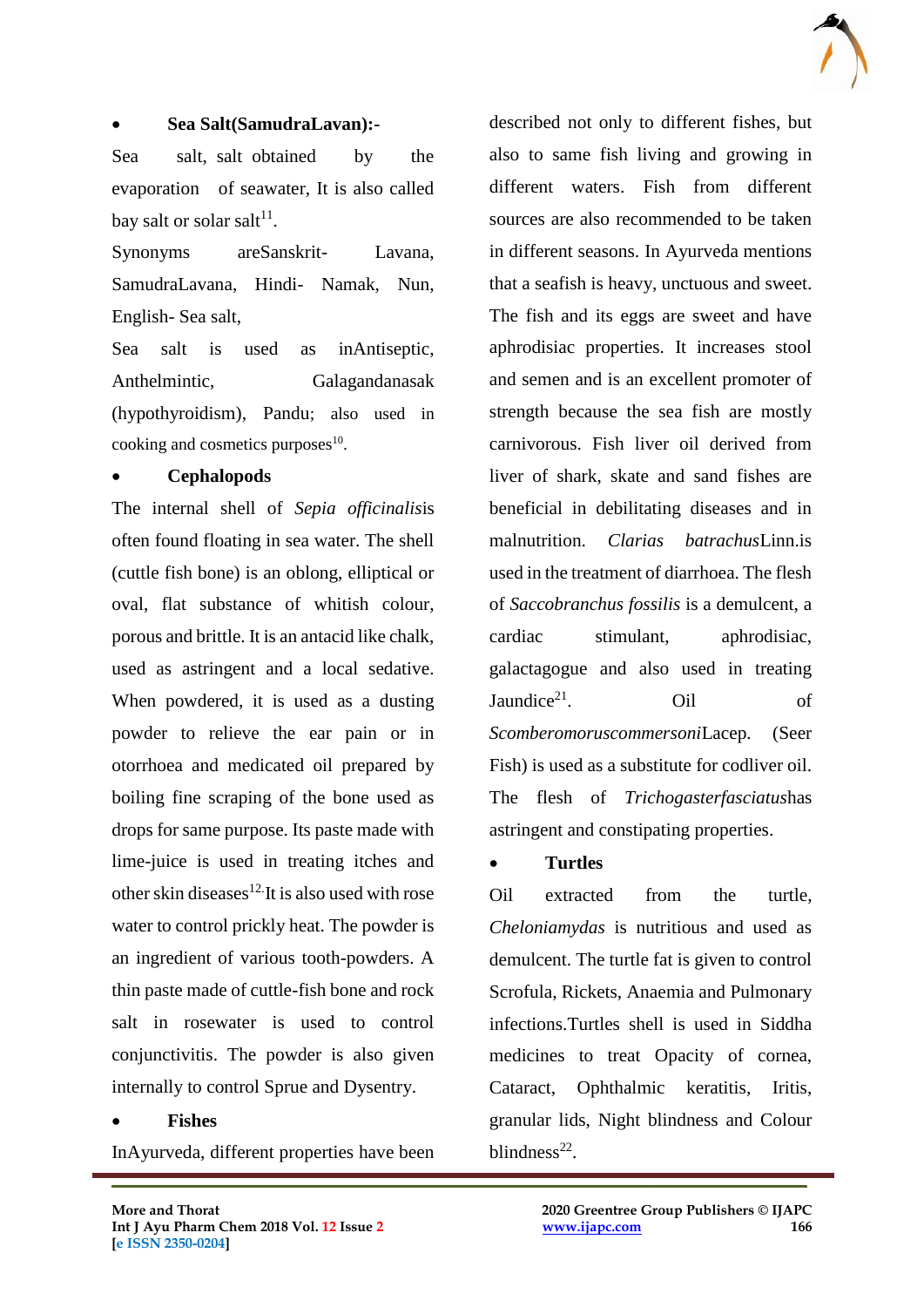

### **Sea mammals**

Sea Cow, *Halicore dugong (Dugong dugon)* Erxleben*.*

The oil extracted from sea cow, *Halicore dugong* Erxleben known as Dugong oil or oil of Sen Hog is used other than cod liver  $\delta$ il<sup>13.</sup>

#### **Sponges (Spongia officinalis)**

Sponges occur as a light lump of porous nature and they are yellowish- brown, soft, elastic and irregularly shaped, collected from submerged rocks to which they adhere. Dry sponge consists of albumin and iodine. Its ash is obtained by burning the sponge in a closed vessel and used as an astringent.It is mixed with oil and applied to swollen glands (Goitre). It is also given in treating Dysentery and other bowel  $complaints<sup>12</sup>$ .

#### **Edible oyster**

It is a shell fish found in the Atlantic and Indian Ocean coasts. The shell has a hinge at one end and opens into two valves; one shallow and the other deep, which is found adhering to the rock. The shell is hard, externally grey or dark- brown, rough and marked with lateral undulated streaks; it is white, smooth and shining internally. It contains calcium carbonate (85-95%), phosphate and sulphate of calcium and magnesium, iron oxide, alumina and silica. The inner layer is chiefly used in preparing

the ash, called *Kalubhasma<sup>25</sup>*. The ash is antacid and alterative and is used in treating cases of Diarrhoea and Chronic intestinal disorders. This animal is supposed to possess aphrodisiac properties and is therefore, eaten raw or cooked.

Oyster shells are used in Siddha preparations for treating Ear troubles.The Ayurvedic text Sushruta Samhita mentions the use of shells of marine oysters and pearls in eye-salves in ophthalmic and other ocular infections<sup>9</sup>.

## **Crustaceans(Crabs)**

Oil extracted from crab's flesh is used in preparations used in treating Ear troubles in Siddha medicines<sup>18</sup>.The crab, *Scylla serrata*hasantibilious, Diuretic, Laxative and Haematinic properties and is a Cardiac stimulant.

# **CONCLUSION**

 $\mathcal{L}_\mathcal{L}$  , and the contribution of the contribution of the contribution of the contribution of the contribution of the contribution of the contribution of the contribution of the contribution of the contribution of

The marine ecosystem offers a clinical evaluation ofvarious organisms providing natural products is to be done. Scientific approach is needed in order to transfer innovative discoveries and traditional medicine into active clinical therapeutics.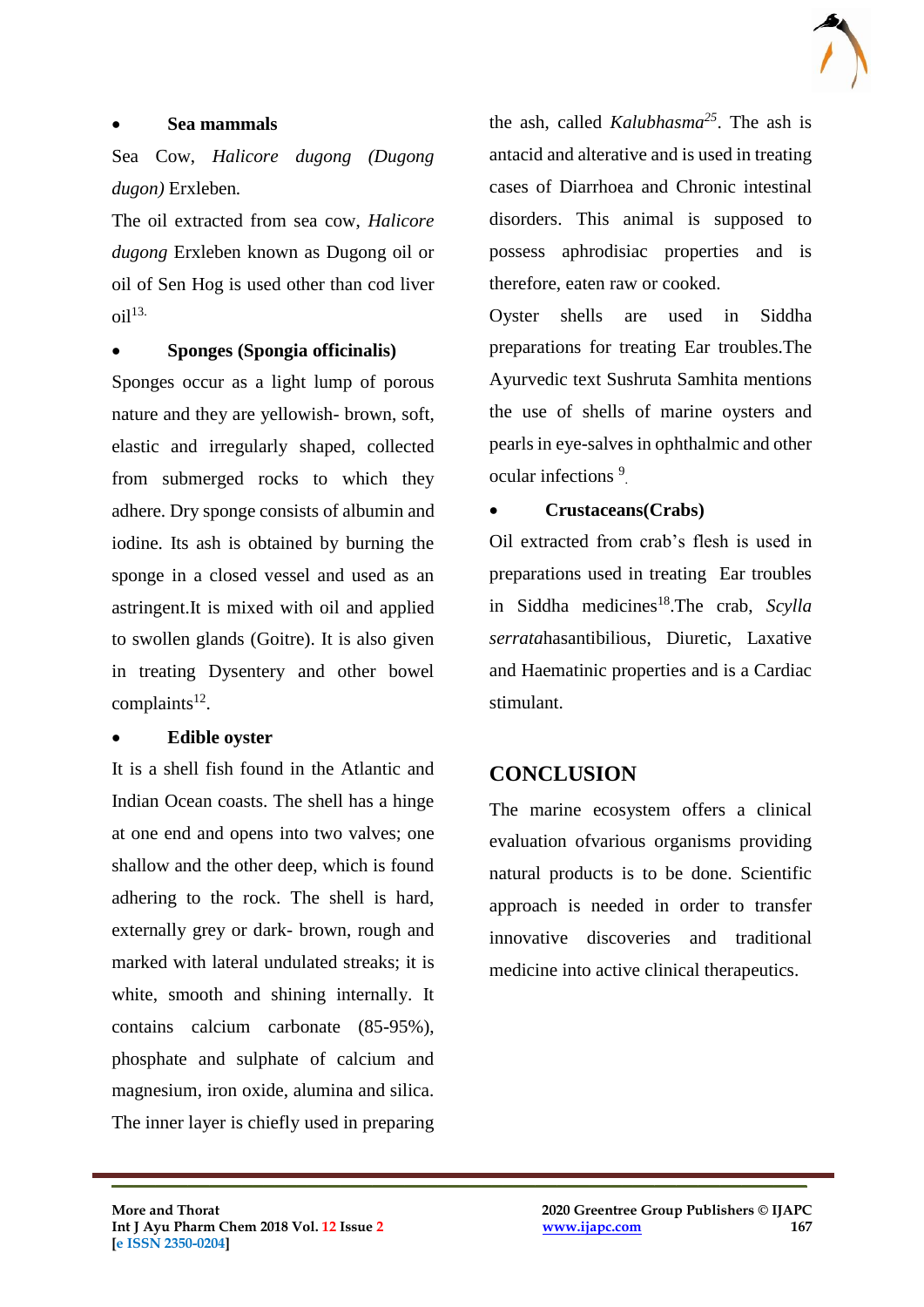

# **REFERENCES**

1. Jirge,S.S.(2010).Marine-The Ultimate Source of Bioactives and Drug Metabolites, *IJRAP, 1*(1), 2010, 55-62.

2. R,Gopal., M.Vijaykumaran., R Venkatesan., S Kathiroli (2008). Marine organisms in Indian medicine and their future prospects, Natural Product Radiance, Vol-7(2), 2008, 139-145.

3. Conch shell gives nano insights into composite materials, (2012 October 4), Retrieved from[:](about:blank)

[http://www.sciencedaily.com/releases/201](about:blank) [1/0](about:blank) 3/110322110026.htm

4. H Mubarak., G Masilamani.,(2012) Siddha Marine drug Palagarai- A review, *Indian Journal of Geo- Marine sciences, 41* (2), 2012, p. 121-123.

5. Pearl birthstone.,(2012 October 6), Retrieved from [:](about:blank) [http://www.rudraksh.info/gems/pe\\_rl.asp](about:blank)

6. Natural & artificial pearl: composition and chemistry, (2012 October 6), Retrieved from[:](about:blank)

[http://www.allaboutgemstones.com/pearl\\_](about:blank) [co](about:blank) mposition.html

7. Parthipan KN. Pharmaceutico analytical and experimental study of ShankhaDravaka W.S.R to its antisecretory and ulcer protective effect in Albino rats, *Rajiv Gandhi University of Health Sciences, Karnataka, Bangalore.*(2012 October 6),

Retrieved from:

http://119.82.96.198:8080/jspui/bitstream/ 12 3456789/4572/1/parthipan.pdf 8. Pandian GE. Review of ossepiae in traditional Siddha medicine, Dept. of

Physiology, Govt. Siddha Medical

College, Palayamkottai, Tamilnadu, India, (2012 December 13), Retrieved from[:](about:blank)

[http://openmed.nic.in/2214/01/OS\\_SEPIA](about:blank) [E-](about:blank) 1.pdf

9. AcaryaYadavjiTrikamji,Caraka. 2006, *CarakaSamhita, ChikitsaSthan,* Varanasi, Chaukhambha Sanskrit Sansthan, 26/246- 248, p. 449-451.

10. Kishcha P., Starobinets B. Sea-Salt Aerosol Mass Concentration Oscillations after Rainfall, Derived from Long-Term Measurements in Lampedusa (Central Mediterranean), International Scholarly Research Network, 2012, 2.

11. William B., The Art of Making Common Salt, London, 1748, p.12.

12. Bergmann W., Feeney R.(1951), Contribution to the study of marine sponges — The nucleosides ofsponges,*J Org Chem*, 1951, **16**, 981-987.

13. MarinLit, A marine literature database produced andmaintained by theDepartment of Chemistry, University of Canterbury, New Zealand, 2003.

14. Kerr RGandKerrSS,Marine natural products as therapeutic agents, *Expert* 

 $\mathcal{L}_\mathcal{L}$  , and the contribution of the contribution of the contribution of the contribution of the contribution of the contribution of the contribution of the contribution of the contribution of the contribution of